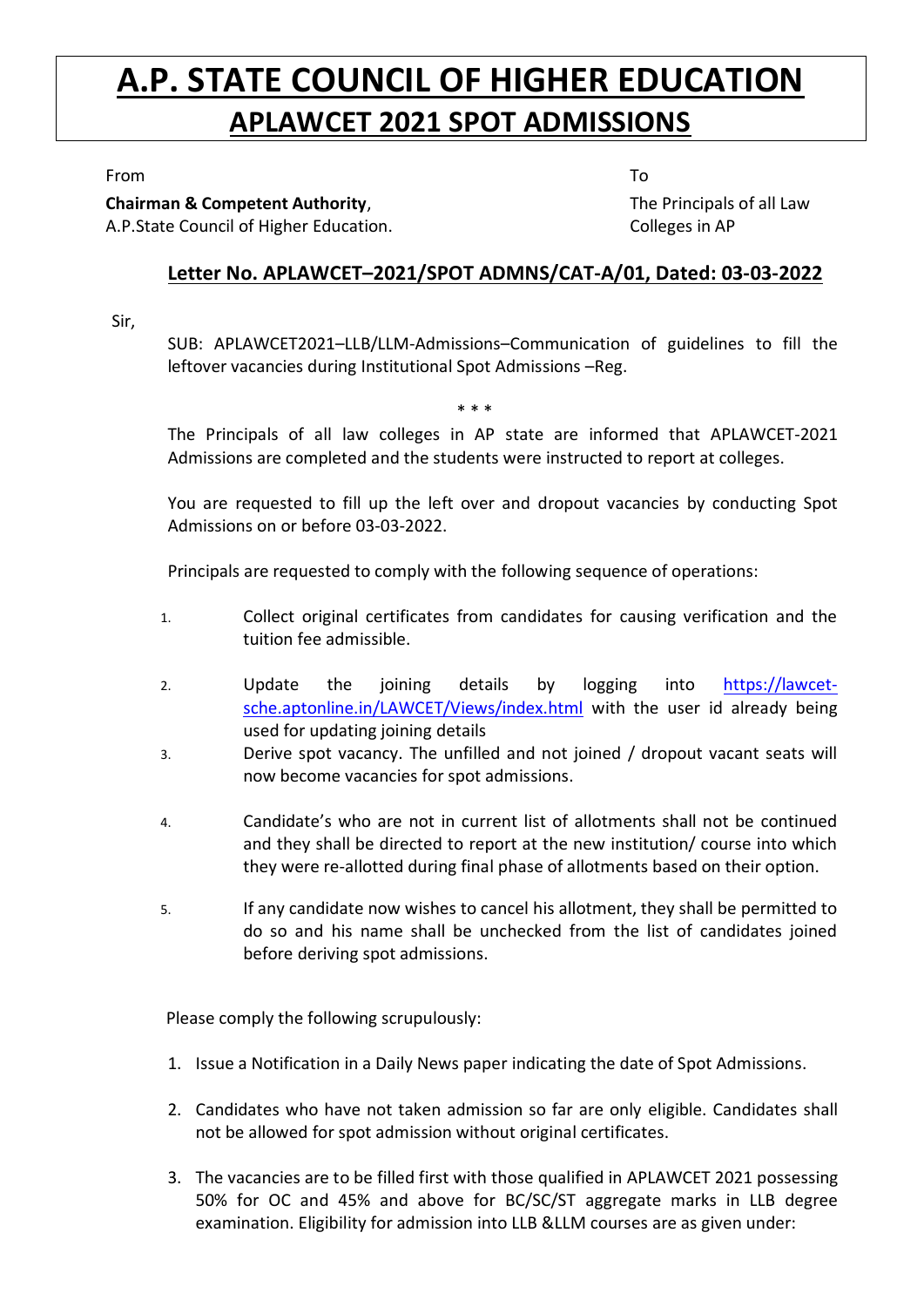| <b>COURSE TYPE</b> | <b>ELIGIBILITY</b>  | <b>QUALIFYING EXAMINATION</b> |
|--------------------|---------------------|-------------------------------|
| LLM                | I I B               | 1)50% AND ABOVE FOR OC        |
|                    |                     | 2)45% AND ABOVE FOR BC/SC/ST  |
| LLB3YR             | <b>DEGREE</b>       | 1)45% AND ABOVE FOR OC        |
|                    |                     | 2)42% AND ABOVE FOR BC        |
|                    |                     | 3)40% AND ABOVE FOR SC/ST     |
| LLB5YR             | <b>INTERMEDIATE</b> | 1)45% AND ABOVE FOR OC        |
|                    |                     | 2)42% AND ABOVE FOR BC        |
|                    |                     | 3)40% AND ABOVE FOR SC/ST     |

- 4. If the vacancies are still left, candidates who have passed the qualifying examination with required marks as mentioned above in examinations are to be considered.
- 5. Candidates who satisfy the definition of Local/Non-Local shall alone be granted admission. Candidates whose qualifying examination is from other state [For this purpose, Telangana is not other state] but either of the parents resided for a period of 10 years in A.P/Telangana state are eligible for Spot Admissions.
- 6. Candidates possessing the qualifying examination certificate from approved institution shall alone be considered for admission.
- 7. Certificates to be Verified**:**
	- Qualifying examination consolidated marks memo and provisional pass certificate
	- Transfer certificate(TC)
	- eligibility for admission into a branch shall be as per the affiliating university concerned
	- Study Certificate.
	- Residence Certificate.
	- Caste Certificate
	- Aadhar number/Any Govt .Id
- 8. Upload of scanned copies of all above certificates for Verification and for ratification of spot admissions made.
- 9**.** Principals are requested to collect from each candidate admitted through Spot admissions the following processing fee.

**The amount collected from the candidates of Spot admissions has to be remitted online through payment gateway** 

- 9. All the Vacancies may be treated as Open Category and Candidates of OC/BC/SC/ST are to be considered in the Merit order for these seats. If no girl candidates are available, they can be filled with boy candidates. First preference shall be given to APLAWCET qualified and eligible candidates and the remaining seats for eligible candidates.
- 10. After entering details of candidates admitted under spot admissions in the web portal, take print out of the same. The list shall be signed by the Principal and shall be uploaded along with the scanned copies of certificates of the following in the order for ratification.
	- $\circ$  SSC or 10<sup>TH</sup> class equivalent certificates
	- o Qualifying examination consolidated marks memo and original certificate(OD)
	- o Intermediate Marks Memo
	- o study certificates
	- o Caste certificate in respect of SC/ST/BC
	- o Transfer Certificate